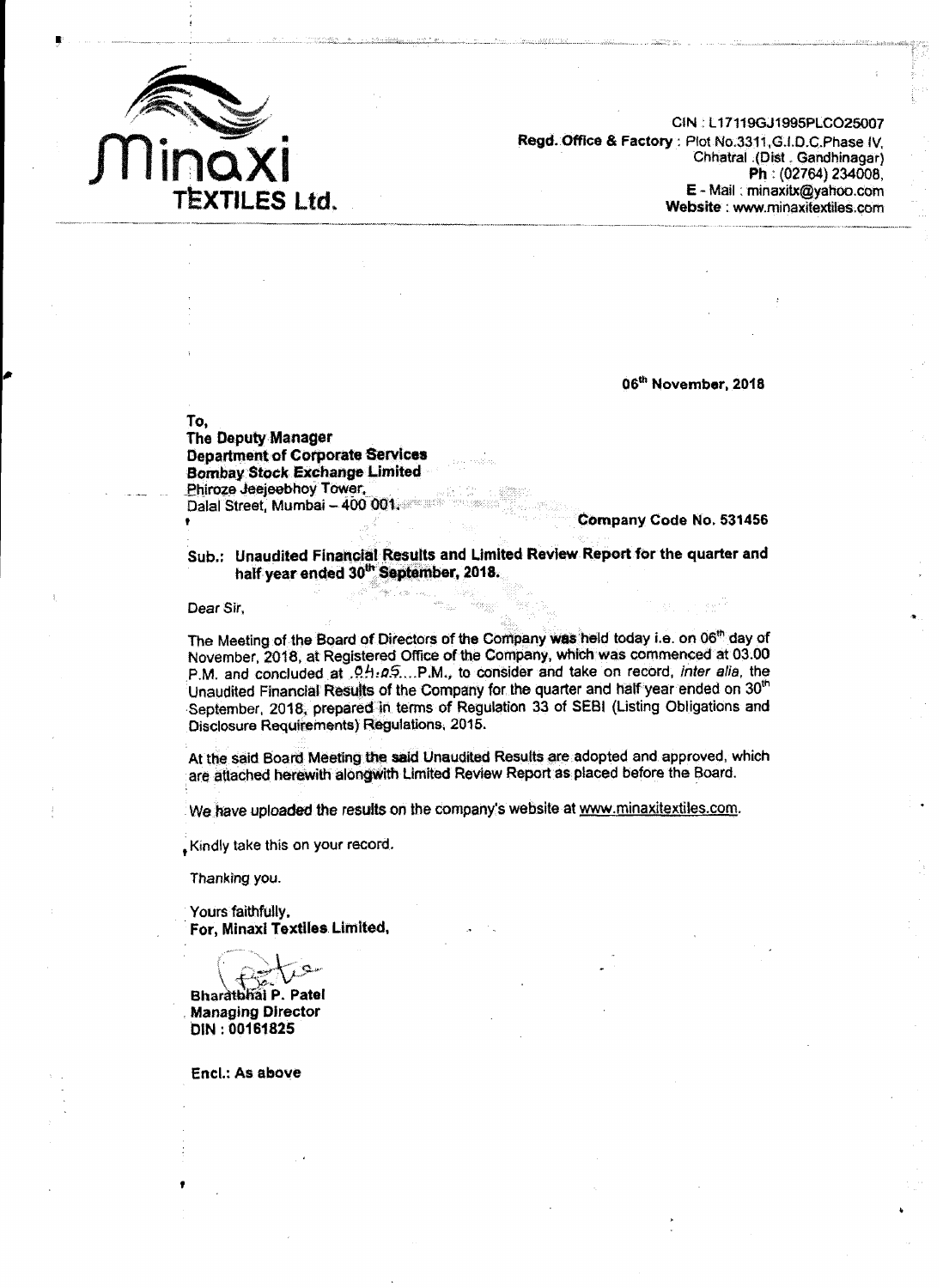

- Dil **Kewlani** & **Associates Kewlani & Associates** 

## **lndependent Auditor's Review Report on Review of lnterim Financial Results**

To The Board of Directors of MINAXI TEXTILES LIMITED

1. We have reviewed the accompanying Statement of Standalone financial results of MlNAXl TEXTILES LIMITED ('the Company") for the Quarter and half year ended on September 30,2018("the Statement"), being submitted by the Company pursuant to the requirement of Regulation 33 of the SEBl (Listing Obligations and Disclosure Requirements) Regulations, 2015,as modified by Circular No.CIR/CFD/FAC/62/2016 dated July 5,2016.

This statement which is the responsibility of the Company's Management has been prepared in accordance with the recognition and measurement principles laid down in the Indian Accounting Standard 34 "Interim Financial Reporting" ("lnd AS 34")) prescribed under section 133 of the Companies Act, 2013 read with relevant rules issued there under and other accounting principles generally accepted in India and approved by the Board of Directors of the Company. Our responsibility is to issue a report on the Statement based on our review.

- 2. We conducted our review of the Statement in accordance with the Standard on Review Engagements (SRE) 2410 'Review of Interim Financial Information Performed by the lndependent Auditor of the Entity', issued by Institute of Chartered Accountant of India. This Standard requires that we plan and perform the review to obtain moderate assurance as to whether the Statement is free of material misstatement. A review is limited primarily to inquiries of Company personnel and analytical procedures applied to financial data and thus provide less assurance than an audit. We have not performed an audit and, accordingly, we do not express an audit opinion.
- 3. Based on our review conducted as stated above, nothing has come to our attention that causes us to believe that the accompanying Statement, prepared in accordance with the aforesaid Indian Accounting Standards and other accounting principles generally accepted in India, has not disclosed the information required to the disclosed in terms of Regulation 33 of the SEBl (Listing Obligations and Disclosure Requirements) Regulations, 2015,as modified by Circular No.CIR/CFD/FAC/62/2016 dated July 5,2016, including the manner in which it is to be disclosed, or that it contains any material misstatement.

**For KEWLANI & ASSOCIATES** Chartered Accountants FR No.: 133928W

LATESHKUMAR T, KEWLANI Partner M. No. 140627

**Date** : **6th November 2018 Place** : **Ahmedabad**